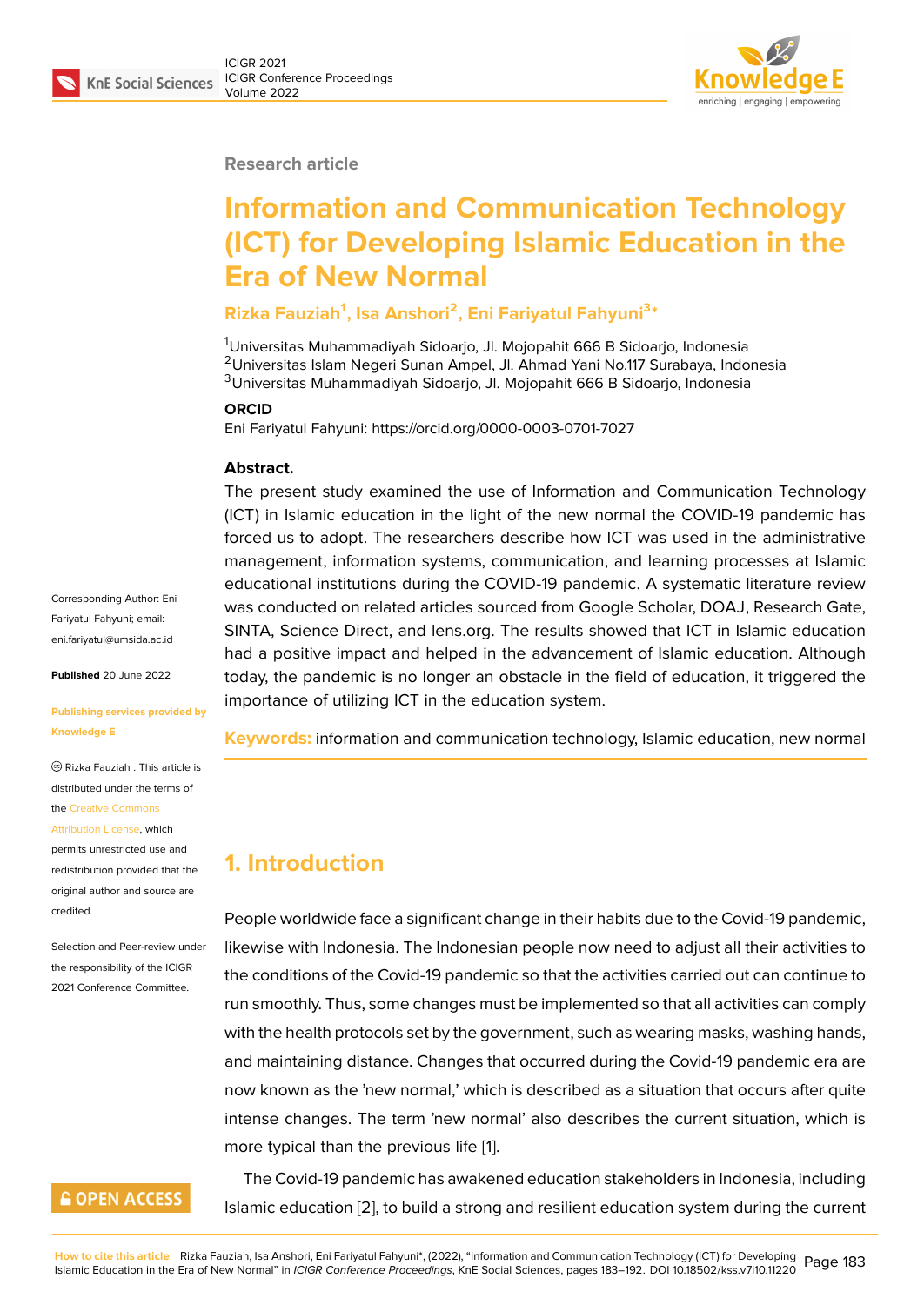health and economic crisis [3]. The term 'new normal' is used to facilitate learning activities in the education system. Based on the Ministry of Home Affairs No. 47 of 2021, the education process can be carried out face-to-face with a maximum capacity of 50% of the capacity of th[e](#page-6-1) learning room [4]. As a result, the learning carried out cannot be comprehensive because the capacity of the learning space is still limited.

The development of increasingly advanced communication and information technology is no longer an obstacle for the educati[on](#page-6-2) system, especially Islamic education. It is a source of strength to grow. Information and Communication Technology (ICT) facilitates education to provide learning spaces wherever and whenever. Thus, learning can still be presented to 100% of students even though only 50% of class capacity is present. Learning with such a model is now better known as hybrid learning, which combines various models, approaches, and learning media with two online and offline systems. With hybrid learning, it is hoped that the designed learning can build students' knowledge by providing better opportunities for students to increase creativity, fun, and challenges through technology-based learning (IT-integrated) [5].

In addition to facilitating the learning process, ICT also provides convenience in administration, information, and communication systems in Islamic education. ICT can collect and summarize information, record and store school f[in](#page-6-3)ancial data, and store other school administrative data [6]. Thus, school data related to administration, finance, and the learning process can be arranged more systematically and safely to facilitate the implementation of the education process. Even the internationalization of Islamic educational institutions can be r[ea](#page-6-4)lized [7].

To assess the use of ICT effectively and efficiently in the world of Islamic education, its necessary to pay attention to the benefits of technological developments. As is known, many assumptions state that technolog[y s](#page-6-5)eems to distance people from their religion, including Islam. Vice versa, religion is considered not to do with technological developments [8]. Thus, in its current development, ICT can integrate these two views into the same point of view; namely ICT can integrate Islamic religious values in education.

The problem formulation in this literature review is "How can the use of Information and C[om](#page-7-0)munication Technology (ICT) develop Islamic education in the new normal era?"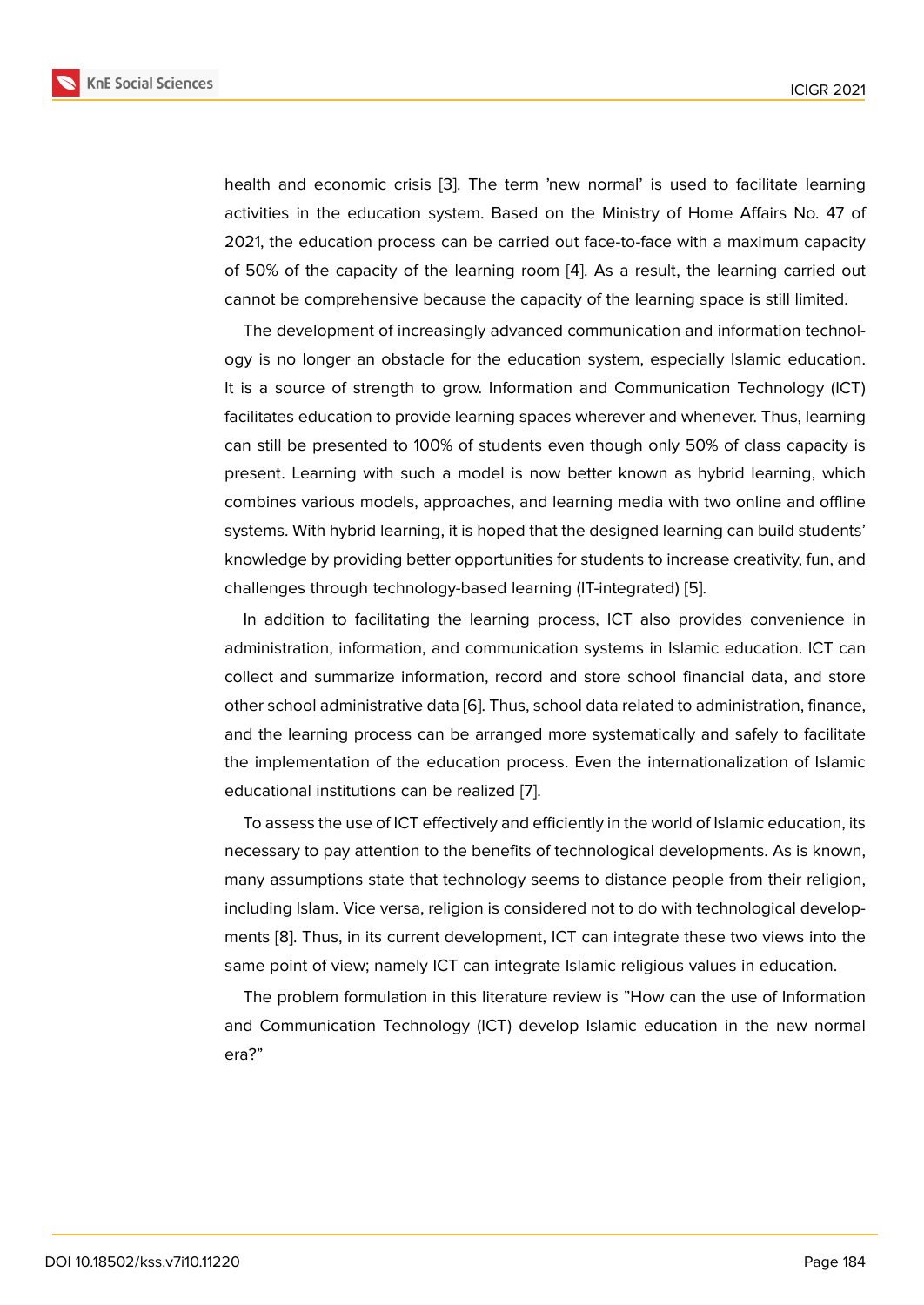# **2. Methods**

This article was prepared using the Systematic Literature Review (SLR) method. Article writing using the SLR methodology must be based on seven main aspects, namely as follows: (1) development and validation of review protocols/ publication standards/ reporting standards/ guidelines; (2) formulation of research questions; (3) systematic search strategy; (4) the quality of the assessment; (5) data extraction; (6) data synthesis; and (7) data demonstration. [9]. Researchers collected journal articles from Google Scholar, DOAJ, Research Gate, SINTA, Science Direct, and LENS.ORG to complement this study. The keywords in this paper are communication and information technology, Islamic education, the Covid-1[9 p](#page-7-1)andemic, and the new normal. The articles collected were articles published in the period 2020 to 2021. From various articles, the researchers selected 19 articles that were closely related to the keywords used. Furthermore, researchers categorize articles related to the use of Information and Communication Technology (ICT) in the learning process as well as administrative, information, and communication systems in several Islamic educational institutions to find out their use in the development of Islamic education in the new normal era during this Covid-19 pandemic.

# **3. Finding and Discussion**

This article begins by conducting a literature review regarding the use of Information and Communication Technology (ICT) in education, especially Islamic education which has increasingly experienced significant developments since the Covid-19 pandemic. Researchers conducted an initial search using keywords based on research titles on Google Scholar and obtained as many as 18,700 articles. After that, the researcher chose approximately 50 references as research sources whose titles seemed relevant to this research. After making data reduction, finally, eight references were obtained for the introduction, one reference for the SLR method stage, and 19 main references for the literature review using this SLR method. This selection is based on the needs of the article content expected by the researcher, so the researcher must reduce some reference articles whose contents are considered less relevant. The number of references in this study is 28 references, of which 28 can be found on Google Scholar, three references can be found on DOAJ, 18 references can be found on Research Gate, seven references can be found on SINTA, one reference can be found on Science Direct, and 11 references can be found on LENS.ORG.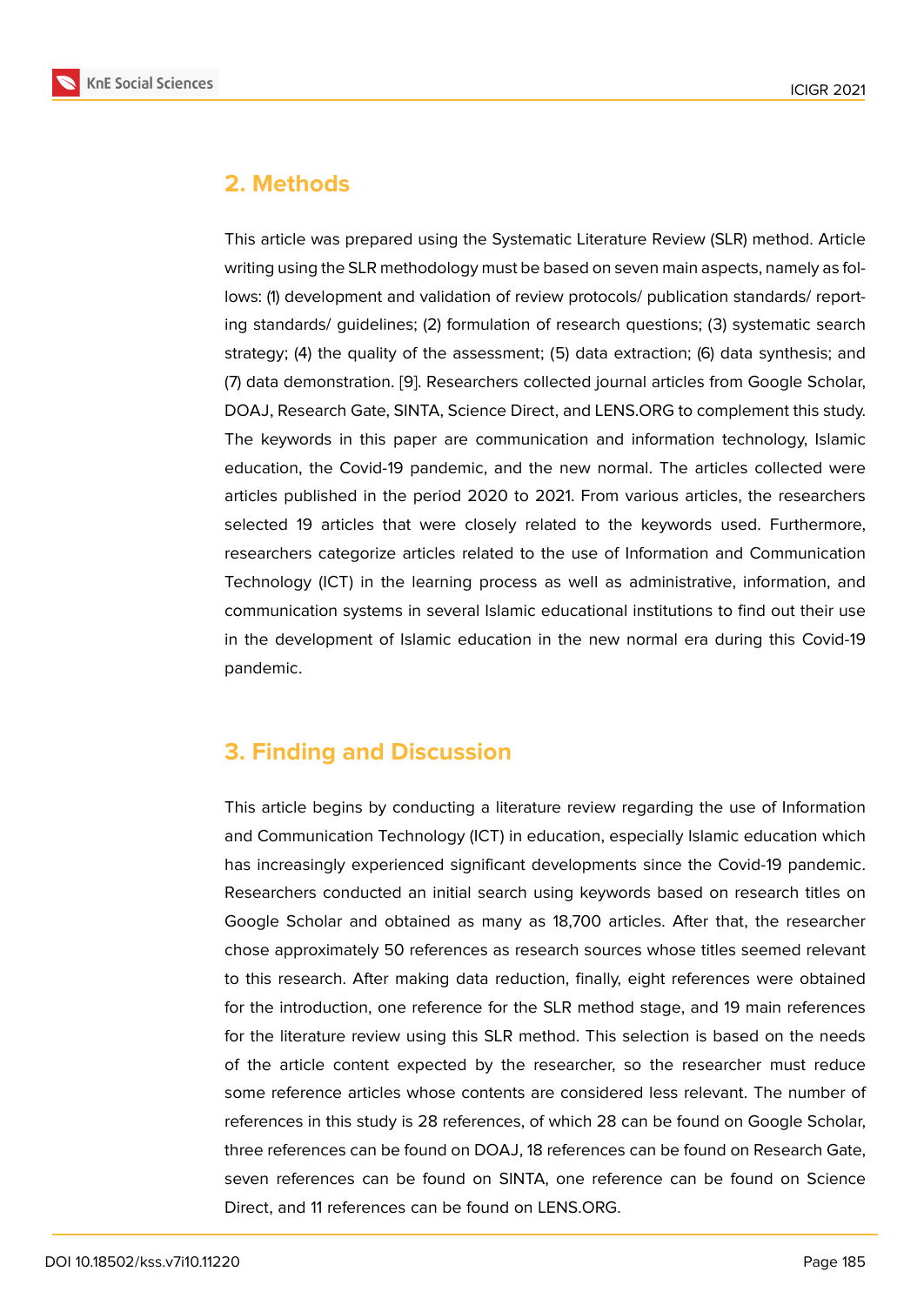From the review conducted, it was found that the use of ICT is very necessary to support the activities of the education sector both in the learning process and in the administrative process. Even during a pandemic, an Islamic educational institution can still develop positively by maintaining the stability of leadership management and collaboration, increasing student and teacher network access to technology, maintaining the emotional stability of students and parents, and maintaining the financial health of educational institutions [3]. These things can be achieved using useful and targeted information and communication technology. In this new normal era, the performance of ICT is more visible. ICT facilitates Islamic education to maintain its stability and even improve its quality more t[ha](#page-6-1)n before. Furthermore, the author examines the use of ICT in developing Islamic education in the new normal era through a review of several articles presented in Table 1.

Based on Table 1, it can be seen that as many as 79% of journals discuss the use of ICT in the learning process, 31.6% on the use of ICT in the education administration system, 21% of journals discuss its relationship in developing Islamic values, and 48% discuss the benefits of ICT in developing individual skills. Furthermore, the use of ICT in the current new normal era is also shown by 38.4% of journals discussing the application of health protocols in educational institutions and 42% of journals discussing government policies in responding to the new normal era for the world of education.

Learning in the new normal era began with the emergence of government regulations that allowed schools to reopen but still with very strict restrictions and health protocols [10,11,12,16]. In its efforts to restore the health and economic recovery of the community, the government and society (especially in the Islamic education sector) utilize the use of communication and information technology to support all their activities so that time restrictions on community activities are no longer an obstacle [13,14,15]. The utilization of ICT in an Islamic educational institution is used in the learning process, which includes student learning activities [15,17,19] and the process of assessing student abilities [22,24] as well as in the institutional administration system as well [27,28], it can be seen in the use of various applications and supporting media, such as Youtube, E-learning, Sidikmu, and other applications that are intentionally designed to facilitate the administrative and learning process at school.

In practice, it turns out that ICT is not only used as a tool to do a job, but ICT can develop one's abilities, especially for actors in the education sector, both principals, teachers, students, and parents of students [18,21,23,25]. Thus, the use of ICT in developing Islamic education in the new normal era becomes an infrastructure that supports online and offline institutional activities by creating an environment that follows health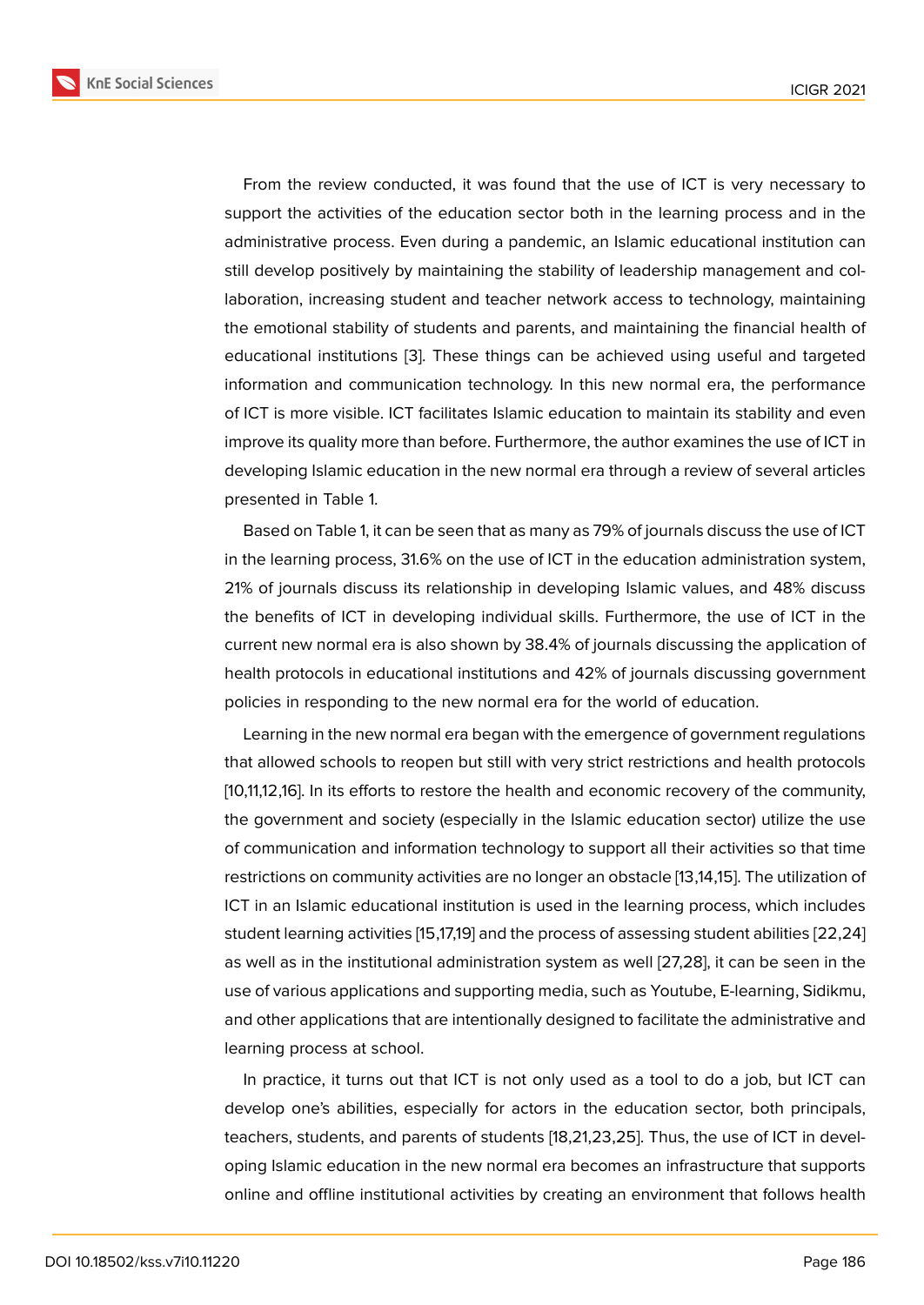Table 1: Search Results Related to the Utilization of *Information and Communication Technology* (ICT) in Developing Islamic Education in the Era of New Normal

| <b>Title and Authors</b>                                                                                                                                                                                                                                                                                           | <b>ICT</b><br><b>Learning Admin-</b><br>Sys tem | in ICT<br>istration<br>of<br>cation<br><b>System</b> | in ICT<br>ing the lop Skills cols<br><b>Edu Islamic</b><br><b>Values</b> | in ICT used Health<br>develop- to deve Proto | <b>Educa</b><br>tion<br><b>System</b> | Gover<br>nment<br>in Policies<br>Edu<br>in<br>cation<br><b>System</b> |
|--------------------------------------------------------------------------------------------------------------------------------------------------------------------------------------------------------------------------------------------------------------------------------------------------------------------|-------------------------------------------------|------------------------------------------------------|--------------------------------------------------------------------------|----------------------------------------------|---------------------------------------|-----------------------------------------------------------------------|
| Education Management in the New $\sqrt{}$<br>Normal Era: A Literature Study [10]                                                                                                                                                                                                                                   |                                                 |                                                      |                                                                          |                                              | $\sqrt{}$                             | $\sqrt{}$                                                             |
| Implementation of Government Poli-<br>cies Regarding the Full Day School<br>Program in the New Normal [11]                                                                                                                                                                                                         | $\sqrt{}$                                       |                                                      |                                                                          |                                              |                                       |                                                                       |
| The Role of Educational Management $\sqrt{}$<br>in Managing Citizenship Learning in<br>Technology Based Primary Schools in<br>the Era New Normal [12]                                                                                                                                                              |                                                 |                                                      |                                                                          |                                              | $\sqrt{}$                             |                                                                       |
| Post Pandemic Indonesian Regional $\sqrt{}$<br>Development Planning, New Normal,<br>New Orientation: The Case of West<br>Java [13]                                                                                                                                                                                 |                                                 |                                                      |                                                                          |                                              |                                       |                                                                       |
| Innovative Learning Media Based on e-<br>Learning in the New Normal Era [14]                                                                                                                                                                                                                                       | $\sqrt{ }$                                      |                                                      |                                                                          |                                              | $\sqrt{}$                             |                                                                       |
| Innovation in the Development of<br><b>Islamic Education Learning Strategies</b><br>(PAI): Concepts and Challenges in<br>Facing the New Normal Era [15]                                                                                                                                                            |                                                 |                                                      |                                                                          |                                              |                                       |                                                                       |
| Implementasi Belajar dari Rumah dan 1/<br>Kesiapan Pembelajaran Tatap Muka di<br>Madrasah [16]                                                                                                                                                                                                                     |                                                 |                                                      |                                                                          |                                              | $\sqrt{}$                             |                                                                       |
| The Use of Youtube-Based Interactive<br>Learning Media in Learning English in<br>the New Normal Era [17]                                                                                                                                                                                                           |                                                 |                                                      |                                                                          |                                              |                                       |                                                                       |
| Madrasah Principal's Leadership in the<br>Face of an Era New Normal: Educa-<br>tional Technology Perspective [18]                                                                                                                                                                                                  |                                                 |                                                      |                                                                          | $\sqrt{}$                                    |                                       |                                                                       |
| Monitoring Model and Evaluation of ICT<br>Utilization in The New Normal Era in<br>Distance Learning in Madrasah [19]                                                                                                                                                                                               |                                                 |                                                      |                                                                          |                                              |                                       |                                                                       |
| Implementation of New Nor-<br>The<br>mal Online School in the Elementary<br>School [20]                                                                                                                                                                                                                            |                                                 |                                                      |                                                                          |                                              |                                       |                                                                       |
| Evaluation of Online-Based Student<br>Learning: Models During New Normal<br>Pandemic Covid-19 in Indonesia [21]                                                                                                                                                                                                    |                                                 |                                                      |                                                                          |                                              |                                       |                                                                       |
| Implementasi<br><b>Sistem</b><br>Informasi $\sqrt{}$<br>Pendidikan Muhammadiyah (Sidikmu)<br>dalam<br>Layanan<br>Administrasi<br>Penilaian<br>AI<br>Sistem<br>Islam,<br>Kemuhammadiyahan<br>dan<br><b>Bahasa</b><br>Arab (Ismuba) pada Era Industri 4.0 di<br>Sekolah Dasar Muhammadiyah 1 Krian,<br>Sidoarjo [22] |                                                 | $\sqrt{}$                                            | $\sqrt{}$                                                                |                                              |                                       |                                                                       |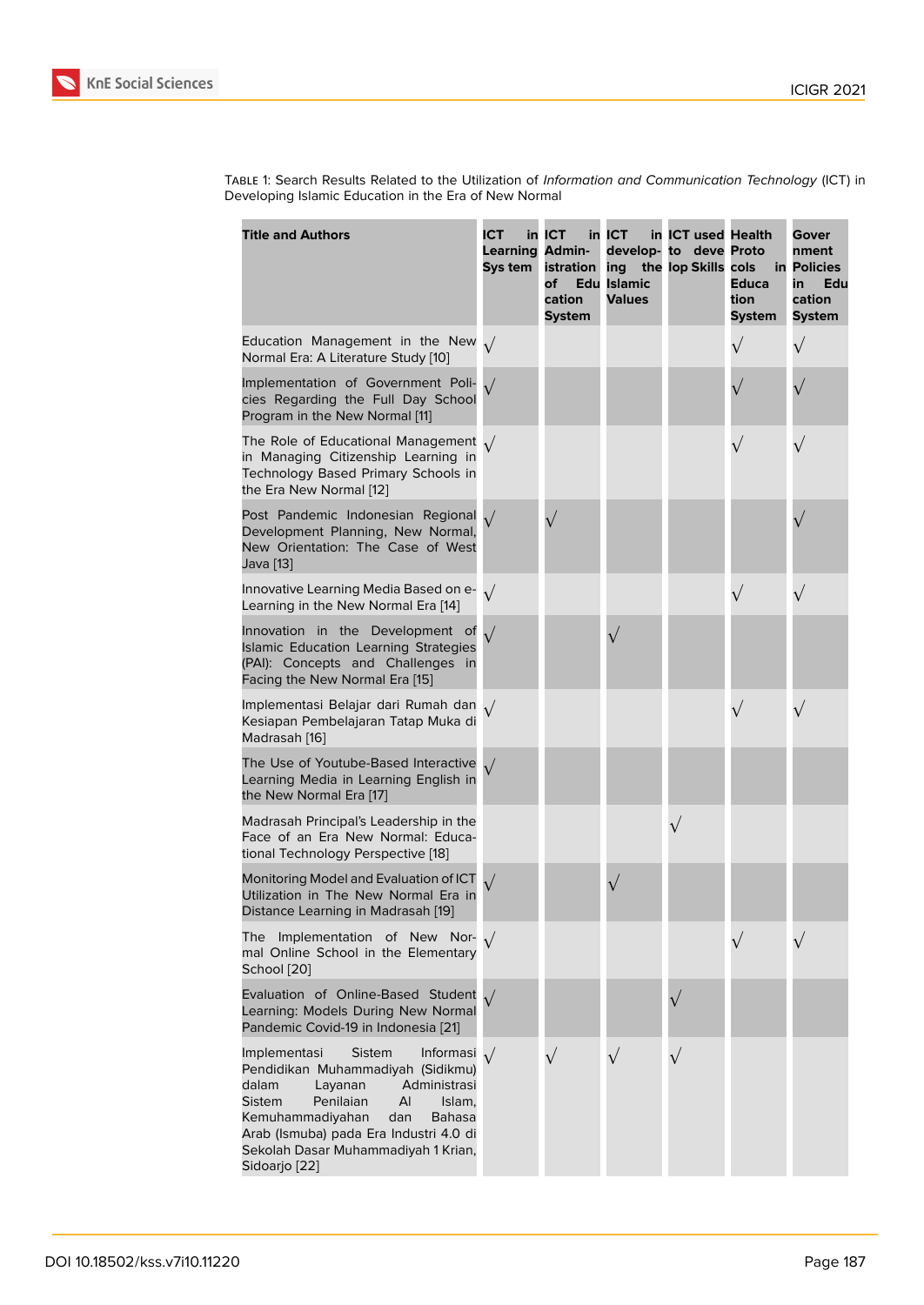| <b>Title and Authors</b>                                                                                                                                                                                                          | <b>ICT</b><br><b>Learning Admin-</b><br>Sys tem | in ICT<br>of<br>cation<br><b>System</b> | $in$ ICT<br><b>Edu Islamic</b><br><b>Values</b> | in ICT used Health<br>develop- to deve Proto<br>istration ing the lop Skills cols | <b>Educa</b><br>tion<br><b>System</b> | Gover<br>nment<br>in Policies<br>Edu<br>in<br>cation<br><b>System</b> |
|-----------------------------------------------------------------------------------------------------------------------------------------------------------------------------------------------------------------------------------|-------------------------------------------------|-----------------------------------------|-------------------------------------------------|-----------------------------------------------------------------------------------|---------------------------------------|-----------------------------------------------------------------------|
| Independent Learning: English Teach-<br>ers' Problems in Designing a Good<br>Lesson Plan in New Normal Era at MAN<br>Rejang Lebong [23]                                                                                           |                                                 | $\sqrt{}$                               |                                                 |                                                                                   |                                       |                                                                       |
| Covid-19 Outbreak and New Normal $\sqrt{}$<br>Teaching in Higher Education: Empiri-<br>cal Resolve from Islamic Universities in<br>Indonesia [24]                                                                                 |                                                 |                                         |                                                 |                                                                                   |                                       |                                                                       |
| The Impact of New Normal Regulation $\sqrt{}$<br>to the Implementation of SCL Approach<br>in Secondary Level [25]                                                                                                                 |                                                 |                                         |                                                 |                                                                                   |                                       |                                                                       |
| Facing The New Normal Literacy: Infor- $\sqrt{}$<br>mation Technology Skill and Informa-<br>tion Quality Strategy [26]                                                                                                            |                                                 |                                         |                                                 |                                                                                   |                                       |                                                                       |
| Pembangunan Aplikasi Kepegawaian<br>untuk SD Islam Terpadu Yasir di Cipon-<br>doh Tangerang [27]                                                                                                                                  |                                                 |                                         |                                                 |                                                                                   |                                       |                                                                       |
| Implementasi Aplikasi Sistem Informasi<br>dan Administrasi Guru Agama (Siaga)<br>dalam<br>Meningkatkan<br>Pelayanan<br>Administratif di Seksi Pendidikan<br>Islam (PAIS)<br>Agama<br>Kementerian<br>Agama Kabupaten Lamongan [28] |                                                 | $\sqrt{}$                               |                                                 |                                                                                   |                                       |                                                                       |

Table 1: Search Results Related to the Utilization of *Information and Communication Technology* (ICT) in Developing Islamic Education in the Era of New Normal

protocols. The implementation is carried out through three stages: the habituation stage, the learning stage, and the [de](#page-9-1)velopment stage [20]. Through these stages, progress in the quality of information and the ability of individuals to adapt technological skills can develop people's technological literacy in the current new normal era [26], especially in the Islamic education sector.

# **4. Conclusions**

The use of ICT in the world of Islamic education has a positive impact so that it brings significant changes to the progress of Islamic education. The new normal era during the Covid-19 pandemic has become a trigger for several Islamic educational institutions to further develop their potential by using information and communication technology. It can be seen from several Islamic educational institutions that are now competing to develop their institutional infrastructure, all of which involve the use of information and communication technology. In addition, a fairly positive response from the community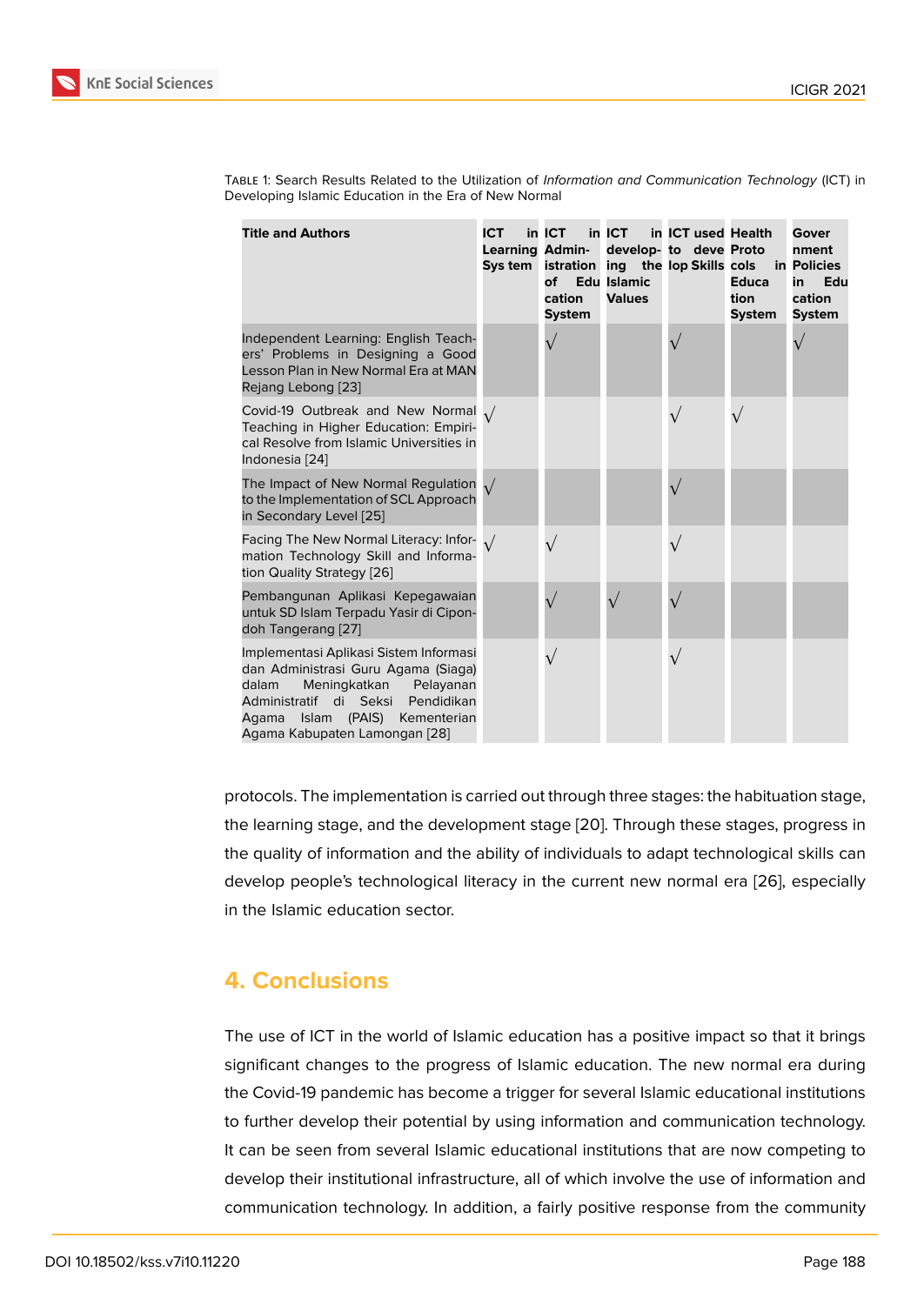

and educational policies that are currently very aggressive in involving the use of information and communication technology also play an important role in developing Islamic education in this new normal era.

# **Acknowledgments**

Thanks for the support and prayers from family and friends at the Master of Islamic Education Management Department at Universitas Muhammadiyah Sidoarjo. The authors also thank the Universitas Muhammadiyah Sidoarjo, which has allowed the author to complete this paper. Thanks also for the suggestions and corrections from the reviewers so that this article becomes worthy of publication.

## **References**

- <span id="page-6-0"></span>[1] Wiam E, Mohamed HT, Mohamed A, Coumaravelou S, Sausan AK, Mohamed EA. Satisfaction with online learning in the new normal: Perspective of students and faculty at medical and health sciences colleges. Medical Education Online. 2021;26(1):1-10. https://doi.org/10.1080/10872981.2021.1920090
- [2] Isa A. Cendekiawan muslim dalam perspektif pendidikan Islam. Sidoarjo: Nizamia Learning Center; 2020. Available from: http://digilib.uinsby.ac.id/39333/
- <span id="page-6-1"></span>[3] Yusuf H, Ahmad T, Muhammad S et al. The new identity of Indonesian Islamic boarding schools in the "new normal": The education leadership response to COVID-19. Heliyon. 2021;7(3):1-10. https://doi.org/10.1016/j.heliyon.2021.e06549
- <span id="page-6-2"></span>[4] Pemerintah Indonesia. Instruksi menteri dalam negeri no. 38 tahun 2021 tentang pemberlakuan pembatasan kegiatan masyarakat level 4, level 3, dan level 2 Corona Viruses Disease 2019 di Wilayah Jawa dan Bali. Jakarta: Menteri Dalam Negeri Republik Indonesia; 2021.
- <span id="page-6-3"></span>[5] Ayu A, Darhim D, Dadang J, Kusnandi K. The effectiveness of hybrid learning in improving teacher-student relationship in learning motivation. Emerging Science Journal. 2021;5(4):443-456. https://dx.doi.org/10.28991/esj-2021-01288
- <span id="page-6-4"></span>[6] Bushra N, Tahira B, Umm-e- H. Uses of ICT on administrators for communication practices in Lahore public sector secondary schools. New Horizons. 2021;15(1):135- 148. https://doi.org/10.29270/Nh.2021.15.1(29).08
- <span id="page-6-5"></span>[7] Isa A. Elly ES. Internationalization of Islamic education institutional characters through the English acculturation strategy. Humanities & Social Sciences Reviews. 2020;8(5):140-157. https://doi.org/10.18510/hssr.2020.8514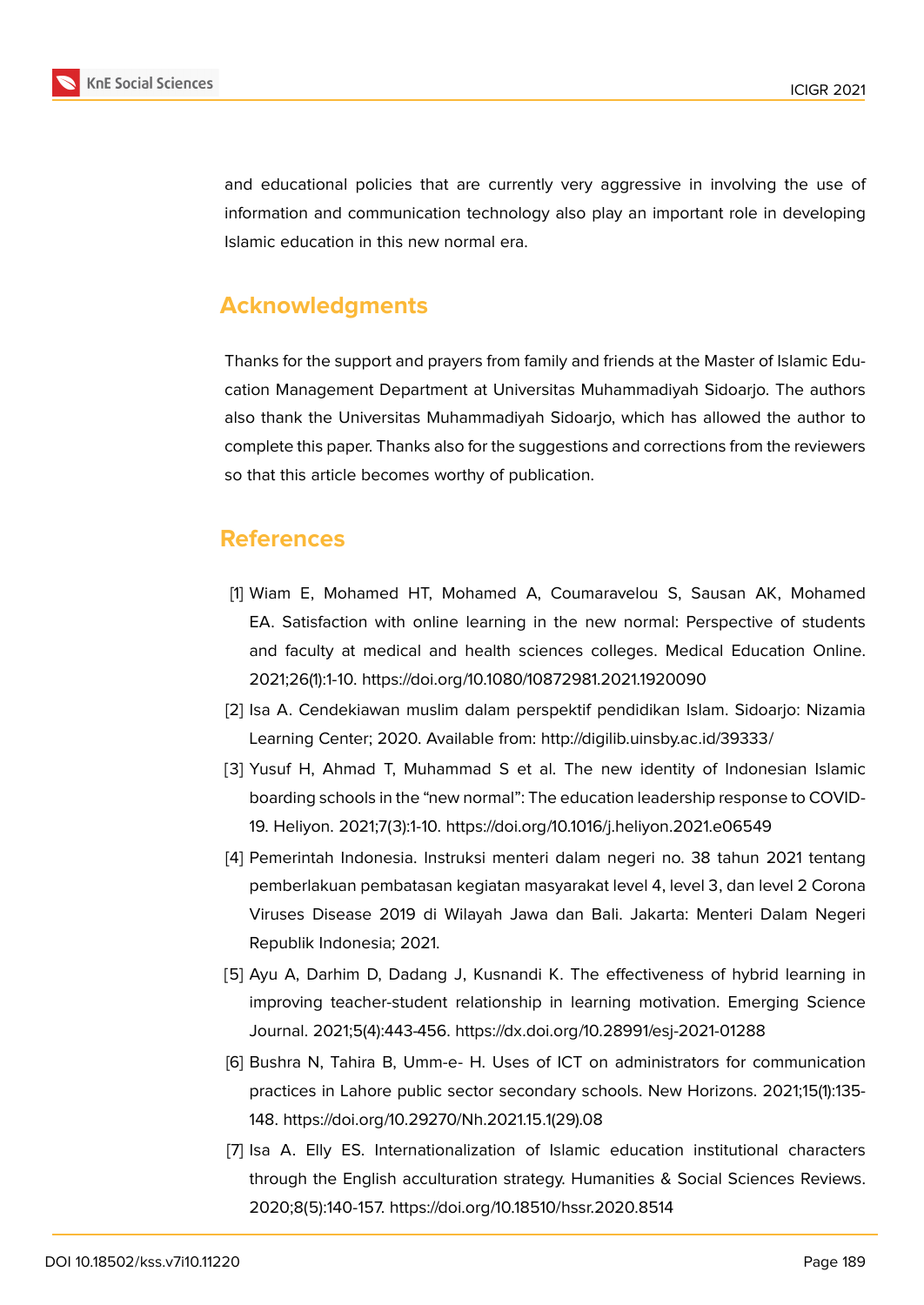

- <span id="page-7-0"></span>[8] Sulaiman A, Darodjat D, Makhrus M. Information and communication technology dalam pembelajaran pendidikan Agama Islam. Islamadina: Jurnal Pemikiran Islam. 2020;21(2):81-95. https://doi.org/10.30595/islamadina.v0i0.7258
- <span id="page-7-1"></span>[9] Hayrol AMS, Samsul FS, Asnarulkhadi AS. The ABC of systematic literature review: The basic methodological guidance for beginners. Quality and Quantity. 2021;55:1319–1346. https://doi.org/10.1007/s11135-020-01059-6
- <span id="page-7-2"></span>[10] Mamat R. Education management in the new normal era: A literature study. Tarbawi: Jurnal Keilmuan Manajemen Pendidikan. 2021;7(1):79-86. https://dx.doi.org/10.32678/tarbawi.v7i01.4195
- [11] Santri PU, Gunarhadi G, Surkarno S. Implementation of government policies regarding the full day school program in the new normal. Journal of Educational Research and Evaluation. 2021;5(1):95-104. https://doi.org/10.23887/jere.v5i1.31598
- [12] Bahdin NT. The role of educational management in managing citizenship learning in technology-based primary schools in the era new normal. Jurnal EduTech. 2021;7(1):139-144. https://dx.doi.org/10.30596%2Fedutech.v7i1.6708
- <span id="page-7-3"></span>[13] Laksana S. Post pandemic Indonesian regional development planning, new normal, new orientation: The case of West Java. Jurnal Perencanaan Pembangunan: The Indonesian Journal of Development Planning. 2021:5(1):32-50. https://doi.org/10.36574/jpp.v5i1.150
- [14] Muhammad MEIB, Hasan B, Ahmad M et al. Innovative learning media based on e-learning in the new normal era. Proceedings of the  $11<sup>th</sup>$  Annual International Conference on Industrial Engineering and Operations Management; 2021 Mar 7- 11. Zamroni, Abdul TB, editors. Singapore: IEOM Society International; 2021.
- <span id="page-7-4"></span>[15] Suti'ah S, Dina M. Innovation in the development of Islamic education learning strategies (PAI): Concepts and challenges in facing the new normal era. Psychology and Education Journal. 2021;58(2):7262-7271. https://doi.org/10.17762/pae.v58i2.3304
- <span id="page-7-5"></span>[16] Opik AT, Husen HB, Sumarni S. Implementasi belajar dari rumah dan kesiapan pembelajaran tatap muka di madrasah. EDUKASI: Jurnal Penelitian Pendidikan Agama dan Keagamaan. 2021;19(2):112-126. https://doi.org/10.32729/edukasi.v19i2.1085
- <span id="page-7-6"></span>[17] Dahlia S, Yulia SH, Aminda TH. The use of YouTube-based interactive learning media in learning English in the new normal era. European Journal of English Language Teaching. 2021;58(2):10-15. https://dx.doi.org/10.46827/ejel.v6i4.3703
- <span id="page-7-7"></span>[18] Abdul B, Husnul K, Rudi H. Madrasah principal's leadership in the face of an era new normal: Educational technology perspective. International Journal of Innovative Science and Research Technology. 2020;5(9):1308-1311.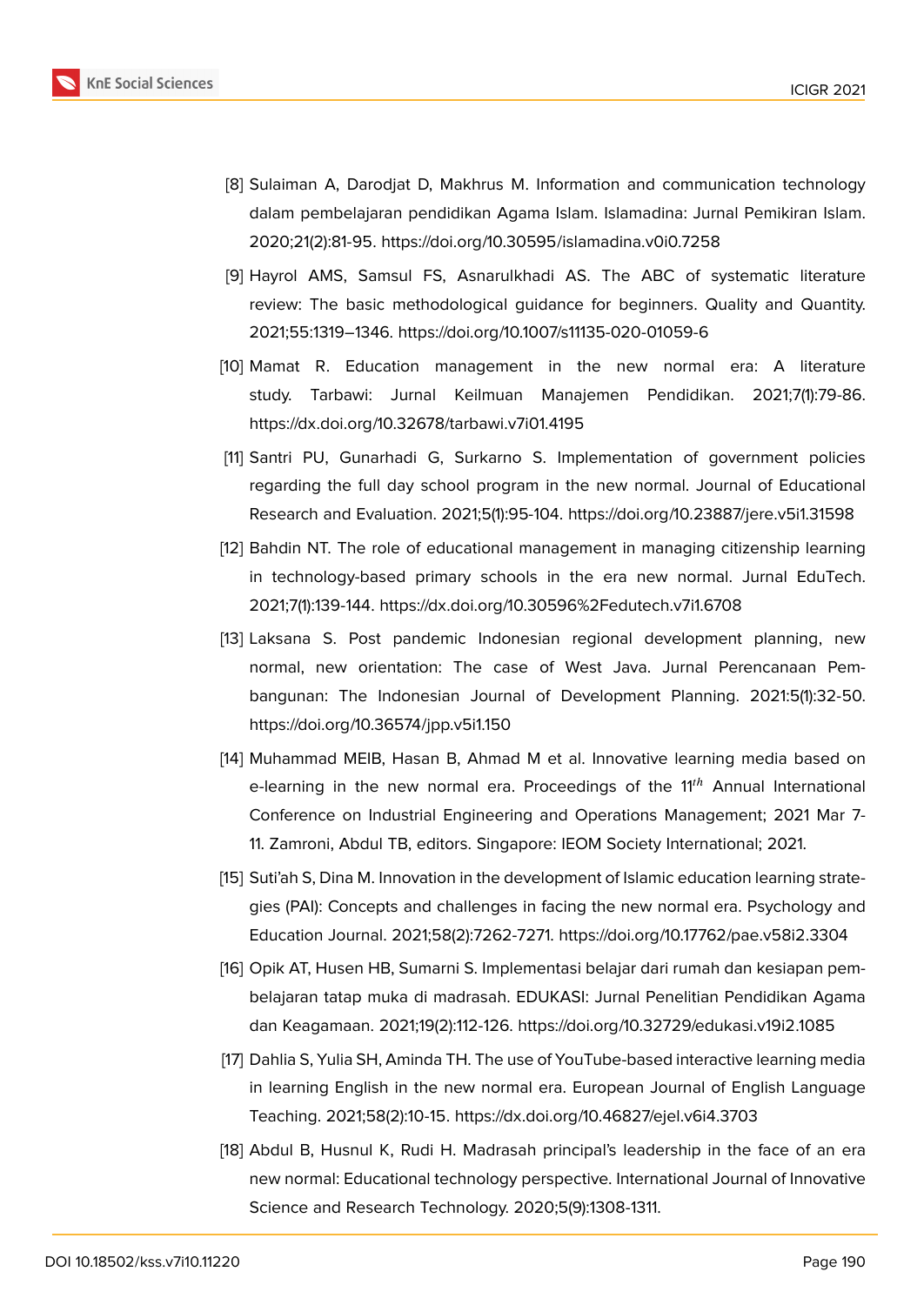

- <span id="page-8-0"></span>[19] Ibnu S, Priskila IB, Wartoni W. Monitoring model and evaluation of ICT utilization in the new normal era in distance learning in Madrasah. Proceedings of the  $2^{nd}$  International Conference on Religion and Education (INCRE); 2020 Aug 11-12; Jakarta, Indonesia. Jakarta: EAI Conferences Proceedings; 2020. https://doi.org/10.4108/eai.11-11-2020.2308302
- <span id="page-8-1"></span>[20] Very L. The implementation of new normal online school in the elementary school. Advances in social science, education and humanities research. Proceedings of the 1<sup>st</sup> Annual International Conference on Natural and Social Science Education (ICNSSE); 2020 Oct 21-22. Jakarta:Indonesia. Atlantis Press SARL; 2020.
- <span id="page-8-2"></span>[21] Sri S, Adila KA, Yolanda S. Evaluation of online-based student learning: Models during new normal pandemic Covid-19 in Indonesia. Journal of Nonformal Education. 2020;6(2):148-155. https://dx.doi.org/10.15294/jne.v6i2.25599
- [22] Muhammad T, Isa A. Implementasi sistem informasi pendidikan muhammadiyah (sidikmu) dalam layanan administrasi sistem penilaian al Islam, kemuhammadiyahan dan bahasa arab (ismuba) pada era industri 4.0 di sekolah dasar muhammadiyah 1 krian, sidoarjo. International Journal on Integrated Education, 2020;3(9):70-76. https://doi.org/10.31149/ijie.v3i9.591
- [23] Eka A, Dadan S, et al. Independent learning: English teachers' problems in designing a good lesson plan in new normal era at MAN rejang lebong. Developing creative and innovative language educators of  $21<sup>st</sup>$  century. Paper presented at: Proceeding of 1<sup>st</sup> International Conference on the Teaching of English and Literature; 2020 Oct 27; Zoom Closed Meeting. Yayasan Karinosseff Muda Indonesia; Bengkulu. Indonesia. 2020.
- <span id="page-8-3"></span>[24] Ani C. Covid-19 outbreak and new normal teaching in higher education: Empirical resolve from Islamic universities in Indonesia. Dinamika Ilmu. 2020;20(2):255-266. https://doi.org/10.21093/di.v20i2.2545
- <span id="page-8-4"></span>[25] Akram A, Dina M. The impact of new normal regulation to the implementation of SCL approach in secondary level. Jurnal Ta'dib. 2020;23(2):179-188. https://dx.doi.org/10.31958/jt.v23i2.2406
- <span id="page-8-5"></span>[26] Ethan A, Muhammad IF, Roymon P et al. Facing the new normal literacy: Information technology skill and information quality strategy. Economics strength, entrepreneurship, and hospitality for infinite creativity towards sustainable development goals (SDGs). Proceedings of the  $2^{nd}$  International Conference of Business, Accounting and Economics (ICBAE); 2020 Aug 5-6; Purwokerto, Indonesia: EAI Conferences Proceedings; 2020. https://doi.org/10.4108/eai.5-8-2020.2301097